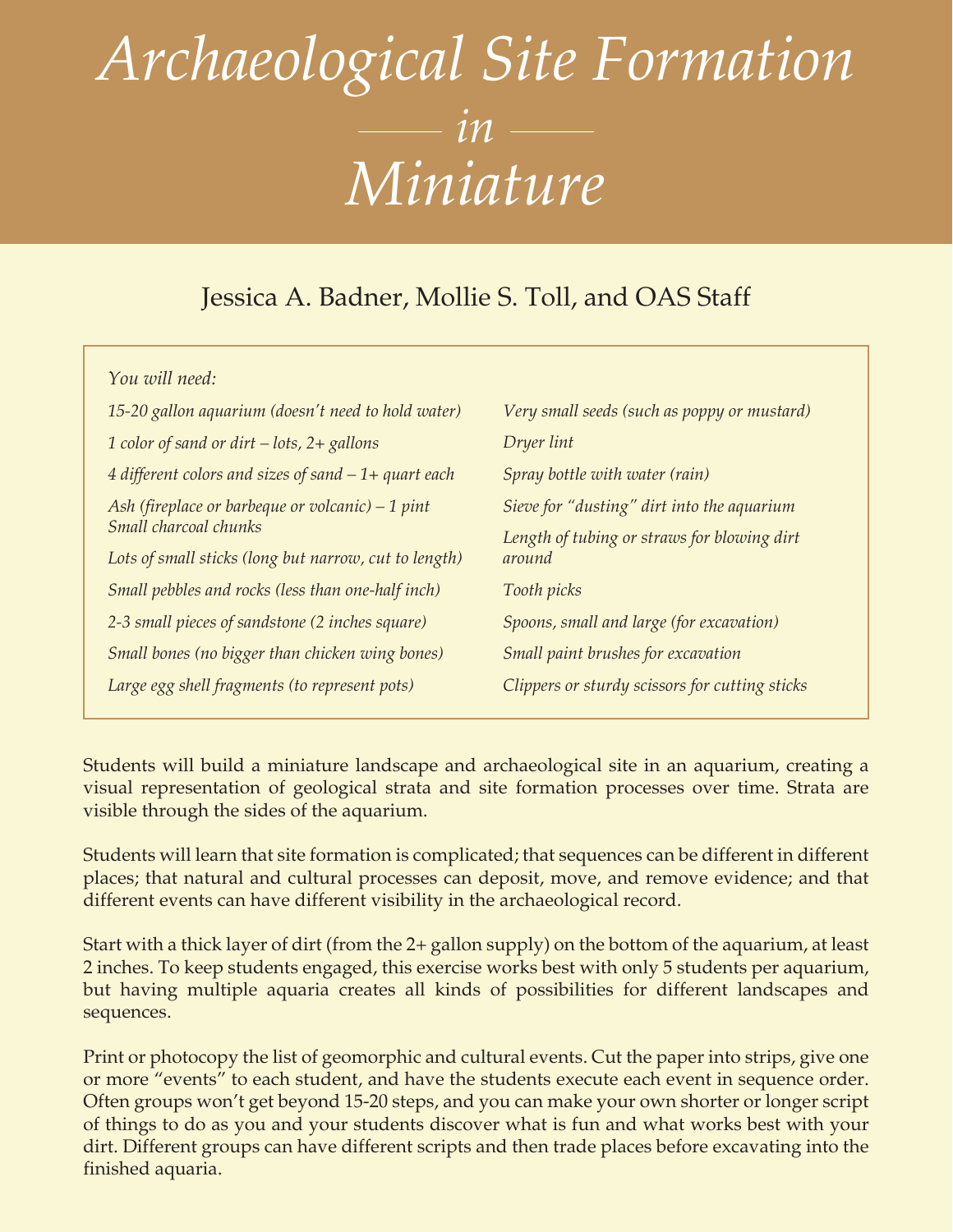### *SETTING THE STAGE:*

1) Sculpt and press the top of the thick first layer of dirt into a landscape surface, somewhere between flat and undulating. It rains! Spray down the entire landscape until the dirt surface is just damp.

2) A volcano erupts downwind, a volcanic ash cloud blows over the area, and a thin layer of ash is deposited all over the landscape (use the sieve to scatter the ash relatively evenly).

3) 500 years pass, and more dirt is deposited over the landscape (about one-quarter inch). It rains! Spray down the entire landscape until the dirt surface is just damp.

4) A drainage cuts through the area…dig out a shallow arroyo with the spoon, removing the dirt from the aquarium

5) 500 years pass, and more dirt (a different color than before) is deposited over the landscape. It rains! Spray down the entire landscape until the dirt surface is just damp.

6) Another layer of dirt…and it rains! Spray down the entire landscape until the dirt surface is just damp.

#### *HUNTERS AND GATHERERS:*

7) A small group of hunter-gatherers passing through the area and decide to stay for a few days. Build the frame for a small tipi (sticks pressed into the dirt just enough to hold their position), about 3 inches around at the base. Arrange some of the larger pebbles around the base of the tipi as if to hold down the hide cover.

8) The group digs a roasting pit for game (such as deer or rabbit). Dig a small pit (2 inch diameter, one-half inch deep) away from the tipi, just moving the dirt aside. Line the hole with small stones and gravel, add some small charcoal and ash, add some bones, then cover with small stones and push the dirt back over the top of the pit.

9) Place the sandstone down where you can work around it as if it were a grinding stone (metate). Dribble some of the small seeds over and around the grinding stone. Tamp the earth down around the grinding stone as if people had been standing and working around it.

10) Serve dinner: open (dig out) the roasting pit, pushing dirt and gravel and charcoal aside to retrieve the bones. Toss the bones away as trash somewhere around the tipi and metate.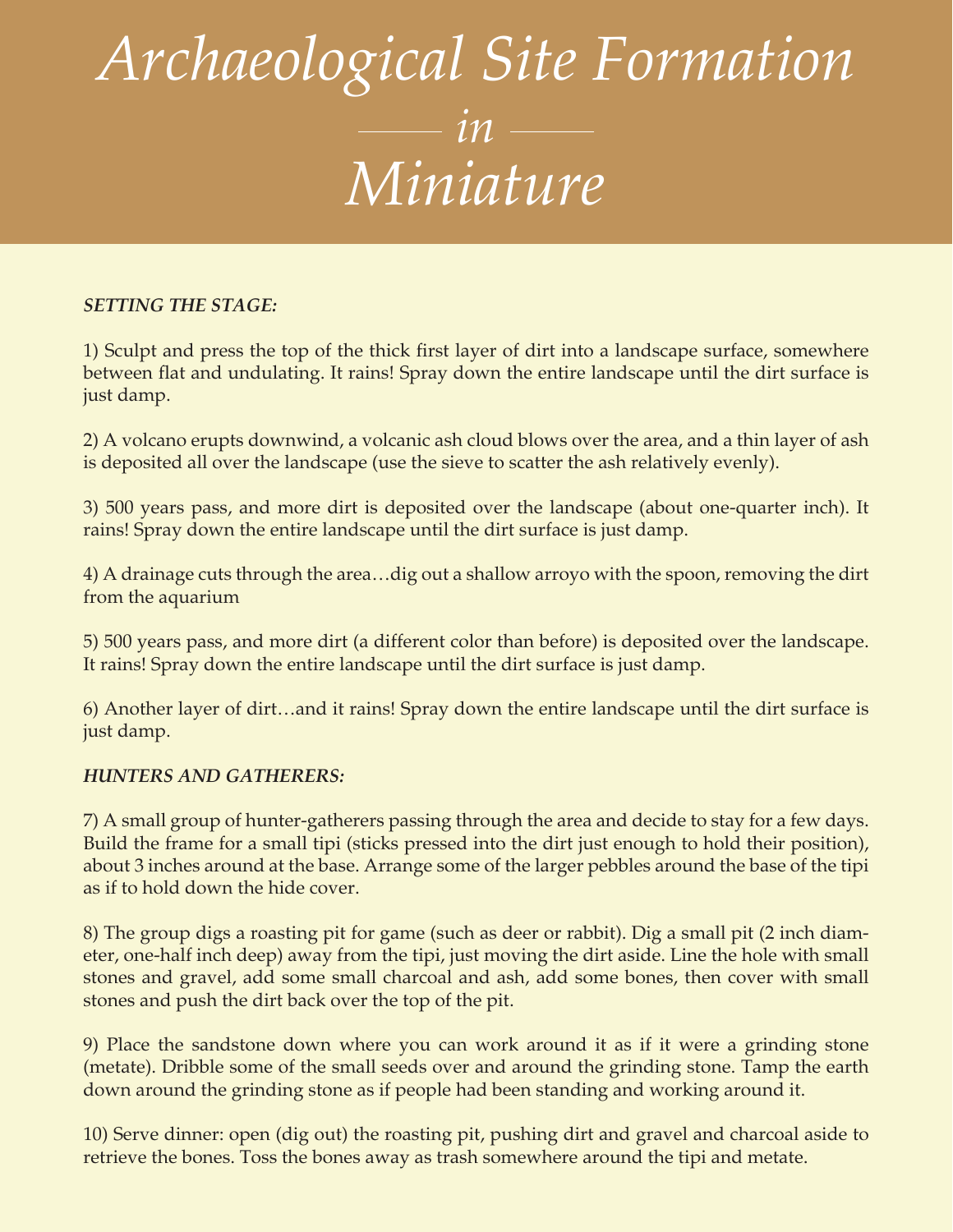11) It's time to move! Pick up the tipi sticks but leave everything else. Make it rain until everything is damp!

12) Time passes … scatter a thin layer of dirt over everything. Another volcano erupts … scatter a thin layer of ash over everything. Use the airline tubing to blow the ash around a little. Make it rain until everything is damp!

13) More time passes…scatter another layer of dirt over everything and make it rain.

### *A FARMING FAMILY MOVES IN:*

14) A farming family arrives and decides to stay over the winter. The dig a circular pit house, but build it against the wall of the aquarium so that you can see inside. It should be a little larger than the tipi and an inch or more deep. Move the dirt to one side, it will be needed for the roof. Tamp down the pit house floor into a flat surface, and dig a little hearth in the center of the floor. Put some charcoal and ash into the hearth. Set a pot (egg shell) on the floor of the pit house.

15) Make a roof framework over the pit using sticks. Cover with the dryer lint (brush and grasses) and then cover it all with the dirt from the hole, leaving a hole in the center of the roof (an entry and smoke hole).

16) Pick a spot for an outdoor kitchen, "discover" the piece of sandstone left by the huntergatherers for grinding seeds, move it to where you want it, and tamp down the dirt around the work area. Scatter some seeds, and tamp down the dirt again. Set a pot (egg shell) on the surface of the kitchen work are

17) Build another roasting pit near the kitchen. Dig a small hole (2 inch diameter, one-half inch deep), just moving the dirt aside. Line the hole with small stones and gravel, add some small charcoal and ash, add some bones, then cover with small stones and push the dirt back over the top of the pit.

18) Dig up dinner from the roasting pit, toss the bones aside, and then roast another dinner in the pit (notice how it's getting messy around the pit).

19) Dig a storage pit (2 inches diameter, and an inch deep), line it with lint, and fill it with seeds. Cover with lint and dirt.

20) A generation has passed, and it's time to move (by now it's sort of stinky with all of the garbage around the house)! The sticks that hold up the roof of the pit house are valuable, so take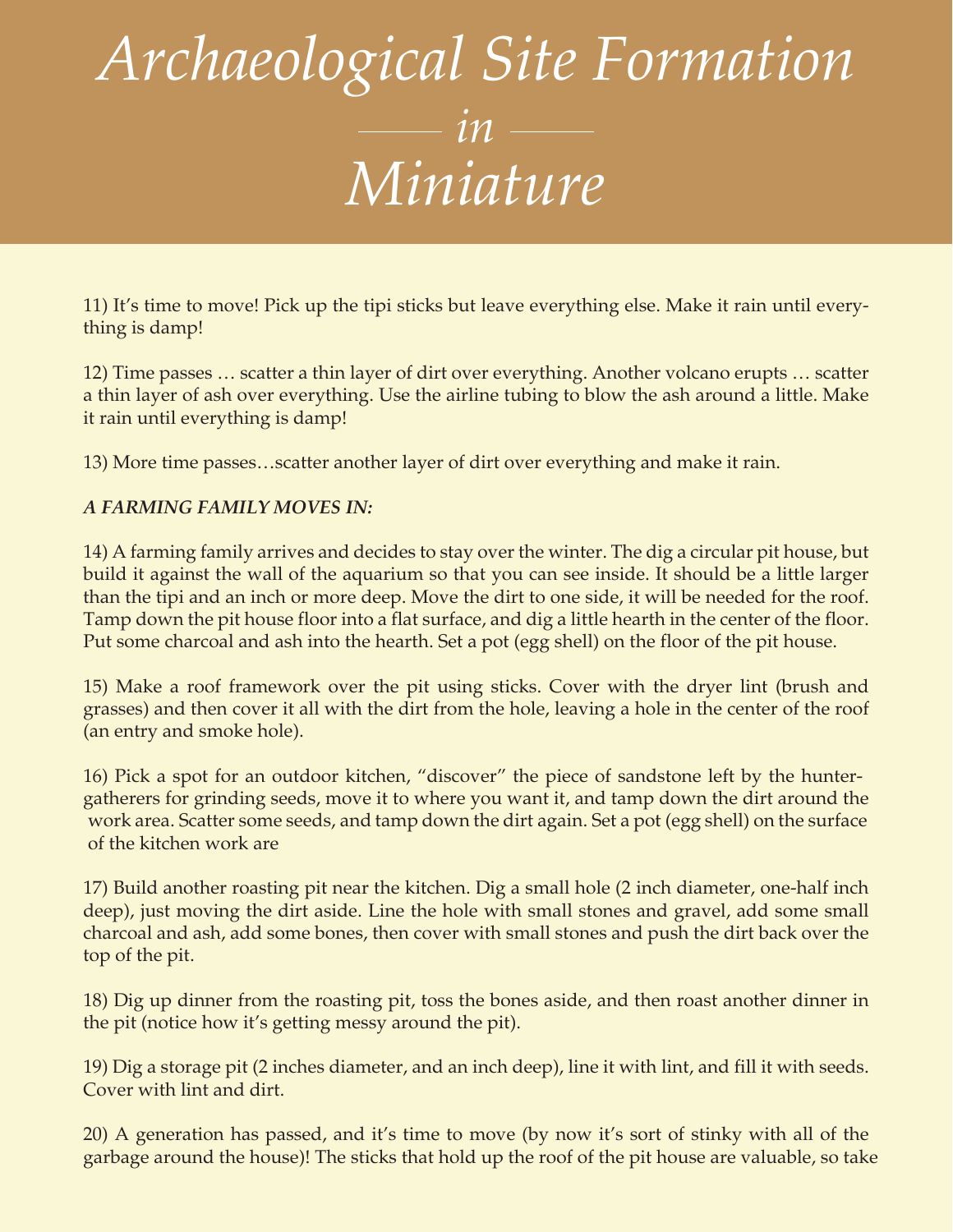them with you. As you pull out the sticks, the lint and dirt should fall into the pit house hole (you can watch through the side of the aquarium). Crush the pots, both inside the pit house and in the kitchen area. Open the storage pit and recover most of the seeds, taking them with you as well.

21) Time passes…scatter a layer of dirt over everything. Make it rain until everything is damp!

22) More time passes…scatter more dirt, blow some of it around, tamp it down lightly, scatter more dirt, and make it rain.

23) Repeat the dirt accumulation process until the old features are difficult to see, making it rain so that the dirt is damp.

### *ANOTHER FARMING FAMILY MOVES IN:*

24) Another family arrives and decides to stay over the winter. They dig another pit house as if they don't know where the first pit house was (the new pit house doesn't have to be against the wall of the aquarium). If you overlap with the earlier pit house, you may have to be clever to make the new house work without the walls or roof collapsing. You can reinforce a weak pit house wall with sticks, mud, or stones. Build a small hearth, and add a pot or two to the floor.

25) Make a cribbed roof framework over the pit using sticks. Cover with the dryer lint (brush and grasses) and then cover it all with the dirt from the hole, leaving a hole in the center of the roof (ladder entry and smoke hole).

26) Pick a spot for an outdoor kitchen. If the piece of sandstone is visible, "discover" it and move it to where you want it. If the sandstone isn't visible, get a new piece, put it where you want it, and tamp down the dirt around the work area. Add a pot or two. Scatter some seeds, and tamp down the dirt again. Crush a pot and scatter the sherds around.

27) Dig another roasting pit, fill it, empty it, and toss the bones aside.

28) It's time to move! The sticks that hold up the roof of the pit house are valuable, so take them with you. As you pull out the sticks, the lint and dirt should fall into the pit house hole. Be sure that the pot gets crushed.

29) Time passes … scatter a thin layer of dirt over everything. Make it rain until everything is damp!